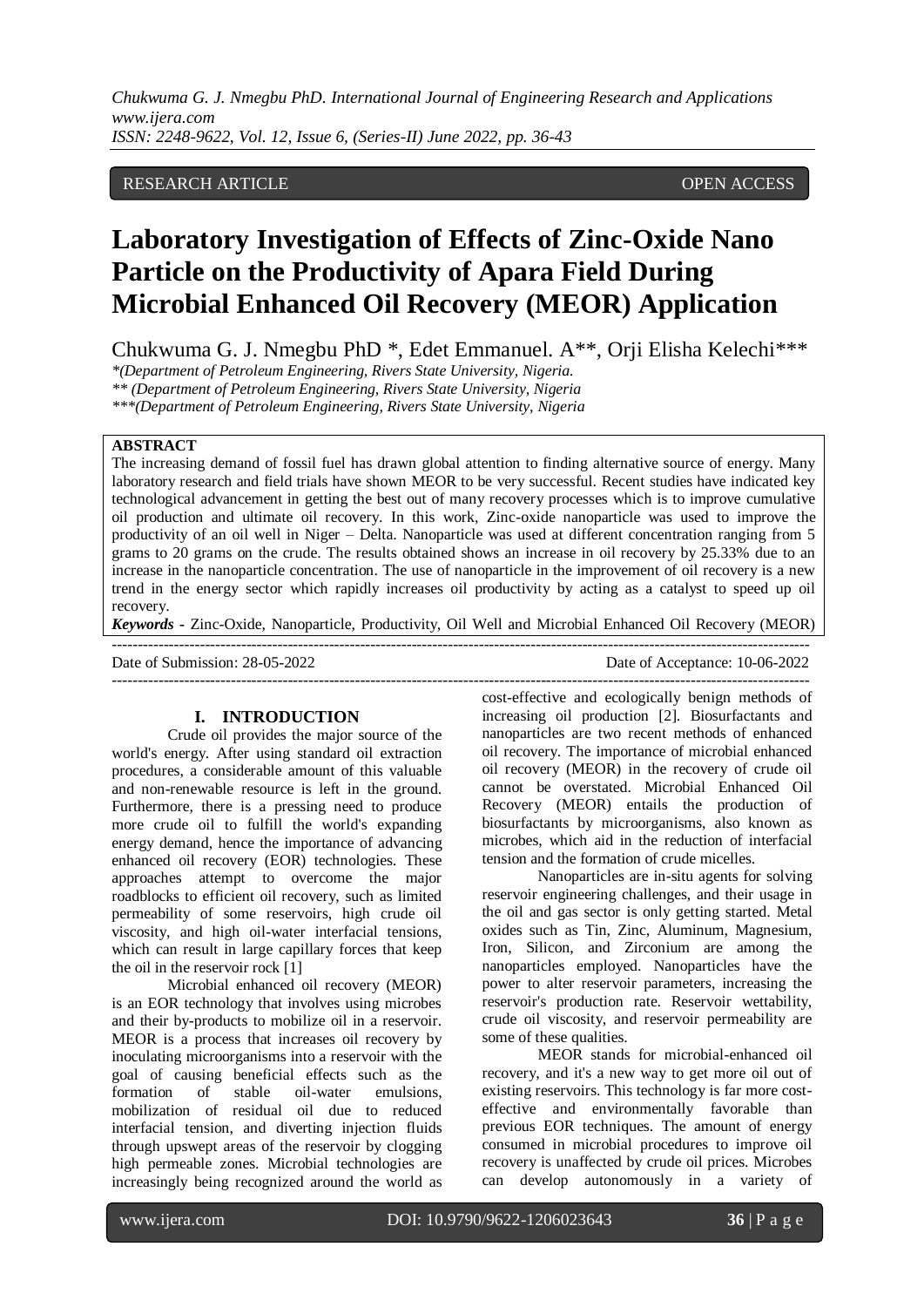environments and manufacture huge quantities of useful products quickly from inexpensive, renewable ingredients in large quantities. Microbial bioproducts are often biodegradable as biological agents, resulting in reduced pollution and low toxicity [3, 4]. Biosurfactants are biodegradable, nontoxic, typically varied, and stable under harsh conditions, and injection of partially purified biosurfactants boosted the amount of recoverable oil to 40%. Biosurfactant manufacture can be substantially less expensive because it can be done with biomass waste [5, 6]. The researchers started by isolating, screening, and identifying possible biosurfactant-producing bacteria from a crude oil sample in the reservoir.

# **II. LITERATURE REVIEW**

# **1. EOR Process**

The primary, secondary, and tertiary recoveries are the three main stages of hydrocarbon recovery. This is frequently a sign of a reservoir's sequential production pattern [7]. The basic recovery mechanisms, also known as natural drive mechanisms, are employed during the first reservoir production stage, when only natural reservoir energy is used.

However, this method only recovers a little amount of oil [8] oil recovery from the primary and secondary stages of production is about one-third of the original oil in place (OOIP), which is deemed insufficient and leaves a substantial amount of oil behind during production. The remaining two-thirds of the oil can be recovered in part via tertiary procedures, often known as enhanced oil recovery (EOR) techniques, which are important drivers of incremental oil recovery. EOR is a well-established method for reclassifying reserves that were previously thought to be unrecoverable or dependent.

The key drive for EOR is the possibilities of recovering additional oil economically with its recovery processes and techniques in view, and the ability to turn residual cumulative oil into reserves. This is attained by incapacitating the physical forces that confine hydrocarbons underground [7]. In order to boost or maintain recovery from existing fields, a variety of methods and technologies are applied.

The injection of steam (thermal EOR), chemical-based fluids (chemical EOR), and gases into a reservoir (gas EOR) are all examples of these processes, and microbes (microbial EOR) have recently been used in oil fields. As the injected fluid, gases, or microorganisms interact with the formation rock and oil systems, creating a favorable environment for greater recovery, these processes promote effective displacement of oil towards the producing well, resulting in increased production from matured fields.



#### Figure. 1. Simplified classification of EOR methods [7]

# **2. Thermal EOR (TEOR)**

Thermal approaches for oil recovery involve injecting heat energy into oil reservoirs. The temperature of the reservoir is raised significantly in order to obtain a large reduction in oil viscosity. Typically, a change in rock wettability happens during the process, which improves the possibilities of greater oil recovery.

Thermal enhance oil recovery can be used in light oil reservoirs, despite its usefulness in heavy oil formations. Although the environmental footprint of Thermal enhance oil recovery is substantial when compared to traditional oil production, it is likely the most widely employed enhanced oil recovery technology for upsurging production, particularly steam flooding. In-situ combustion (ISC) and steam injection are used in Thermal enhance oil recovery. There are three types of steam injection: cyclic steam stimulation (CSS; huff and puff), steam flooding, and steam-assisted gravity drainage (SAGD).

#### **3. In-situ Combustion**

Air is injected into viscous oil reservoirs to generate heat by burning a part of the existing oil in in-situ combustion [9]. The ISC can operate in either a forward or reverse direction, depending on the combustion front. The combustion fronts move toward the injected air (ahead combustion) or away from the air/producing well (reverse combustion) (reverse combustion). In practice, the forward combustion method is used because the hot zone and oil flow away from the injection well and towards the producing well. Forward combustion looks to be more economically appealing than reverse combustion since the heavy ends, or undesirable percentage of the oil cokes, are used as fuel while clean sand is left behind; the generated heat is used for other purposes.

The energy released by the combustion reaction between the injected air and the oil is typically used to recover oil using this process: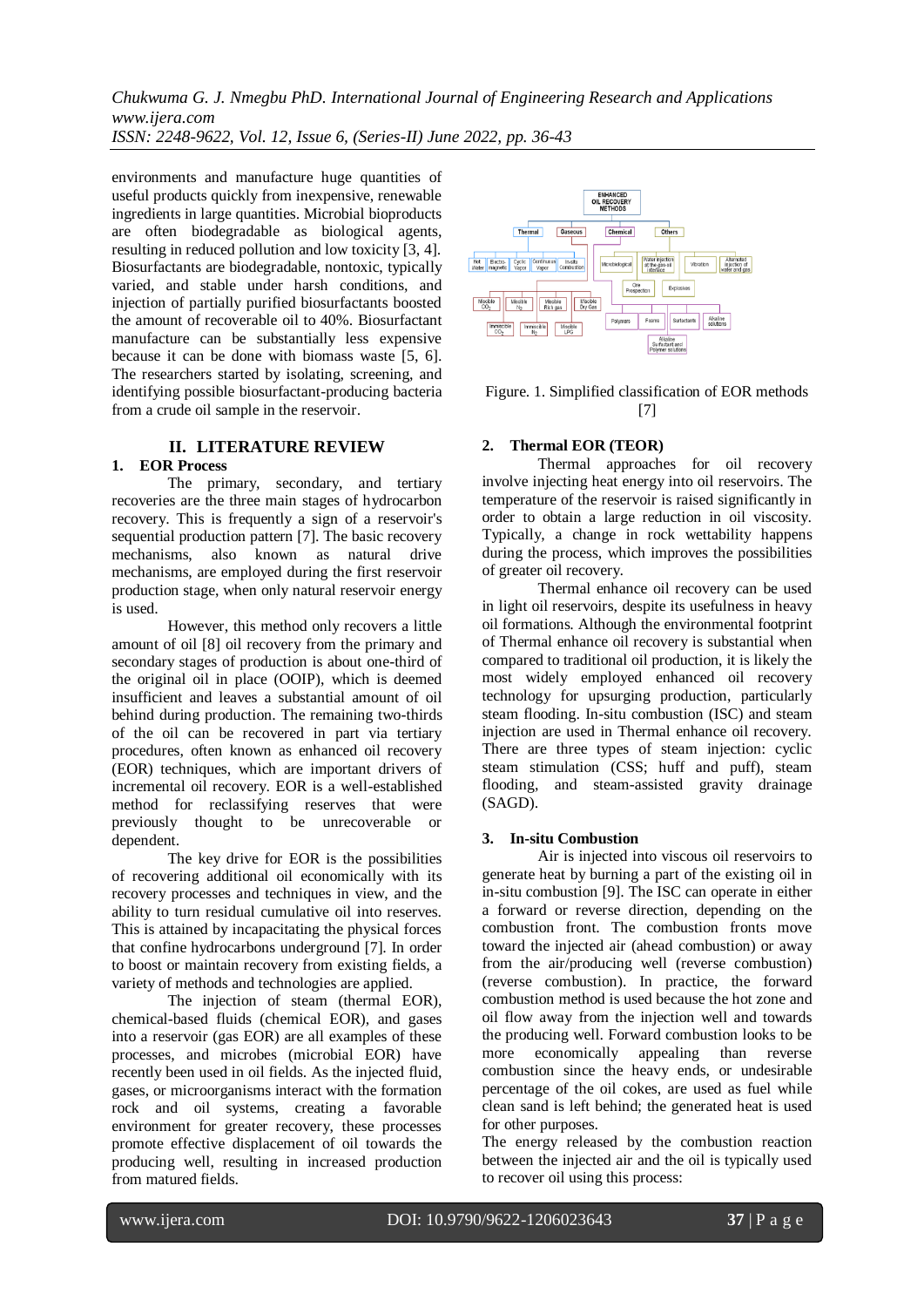- i. The oil is ignited, and air is continuously pumped to push the flame front away from the well.
- ii. The fluids progress towards the production wells, and the lighter ends are transferred downstream, mixing with the crude oil. ii. Reservoir fluids are displaced at elevated temperatures  $(600-700\degree C)$ .
- iii. The heavier ends are burned, resulting in a considerable amount of flue gas generation. Permanent improvement of a tarry crude with low thermal efficiency.
- iv. In most cases, oil recovery is accomplished through the energy generated by the combustion reaction between the injected air and the oil:

The crude oil the oil is ignited, and air is continuously supplied to keep the flame front moving away from the well.

a. At elevated temperatures (600-700°C), reservoir fluids are displaced.

b. As the fluids approaches the production wells, the lighter ends are transferred downstream, where they mix with the crude oil.

c. The heavier ends are burned, resulting in a considerable amount of flue gas generation.

# **4. Steam Injection**

The injection of steam into shallow, thick, and permeable reservoirs containing high viscosity crude is known as steam injection. Steam flooding, Cyclic Steam Stimulation (CSS), and steam-assisted gravity drainage are all examples of steam injection techniques (SAGD). Steam is injected into specific injection wells during steam flooding to push reservoir fluids to a separate set of producers. The following methods are used to recover oil: Continuous steam injection into the formation. Steam injected into the injection well heats the chamber around it. The chamber expands in the direction of the production well, resulting in a decrease in oil viscosity and significant oil displacement. Through prolonged steam (heat)-oil contact, the injector and producer wells offset the effect of the oil's high viscosity and provide the pushing power for the oil's movement towards the production well. The gravity drainage of hot oil and condensed water has an impact on SAGD [10].

# **5. Chemical Technique (**CEOR)

Chemical EOR (CEOR) approaches involve injecting chemicals into wells to recover oil. CEOR is most suited to formations that are extensively depleted and flooded (i.e. mature reservoirs) [11]. Surfactants, alkali, or their combinations, for

example, can dramatically lower the interfacial tension between brine and oil [12] boosting microscopic sweep efficiency at the pore scale. By adding polymers to the injected water, mobility ratios can be greatly enhanced.

The addition of polymer to the injection brine increases the viscosity of the aqueous phase, resulting in better macroscopic displacement due to reduced water under riding [13]. Surfactants improve microscopic displacement efficiency by reducing oil-water interfacial tension and producing oil-water emulsions, which mobilize leftover oil. The addition of alkalis causes the creation of natural surfactants in situ by reacting with the crude oil's acidic components (generally heavy oils). These natural surfactants perform the same job in the reservoir as manufactured surfactants. Polymer, surfactant, alkaline, surfactant polymer (SP), and alkaline surfactant polymer (ASP) floods are the most prevalent CEOR.

# **6. Alkaline Flooding**

Several strategies for alkaline injection recovery have been proposed. Emulsification with coalescence, wettability gradients, oil-phase swelling, stiff film disruption, and low interfacial tension are among them. The chemical nature of crude oil and reservoir rock should be blamed for the occurrence of several processes.

When different crude oils in different reservoir rocks come into touch with each other in different settings, such as temperature, salinity, hardness concentration, and pH, the results can be very diverse. All of the scientists agree, however, that the acidic components in crude oil are the most critical contributor in alkaline flooding. Alkaline flooding is a method of improving recovery by injecting water with a pH of 10–12.

When the aqueous phase and oil phase are in contact, alkaline in the aqueous phase and organic acids, HA in the oil phase migrate into the interface, react and produce surface-active species (petroleum soap). The effect of caustic to the petroleum acids is expressed by the reaction below

#### $HA + OH \leftrightarrow A^- + H_2O$ (1.1)

Many researchers have looked into the use of alkaline chemical flooding as an EOR procedure in the lab. It is thought that residual oil is trapped within the crevices between sand grains by capillary and adhesion forces, which are combined with oil viscosity, and that alkaline solutions counteract these forces, allowing the oil to escape. Caustic NaOH has been proposed as a technique for improving water flood oil recovery [14].

They discovered that some crude oils and porous media can be transformed from water-wet to oil-wet given the right conditions of pH, salinity, and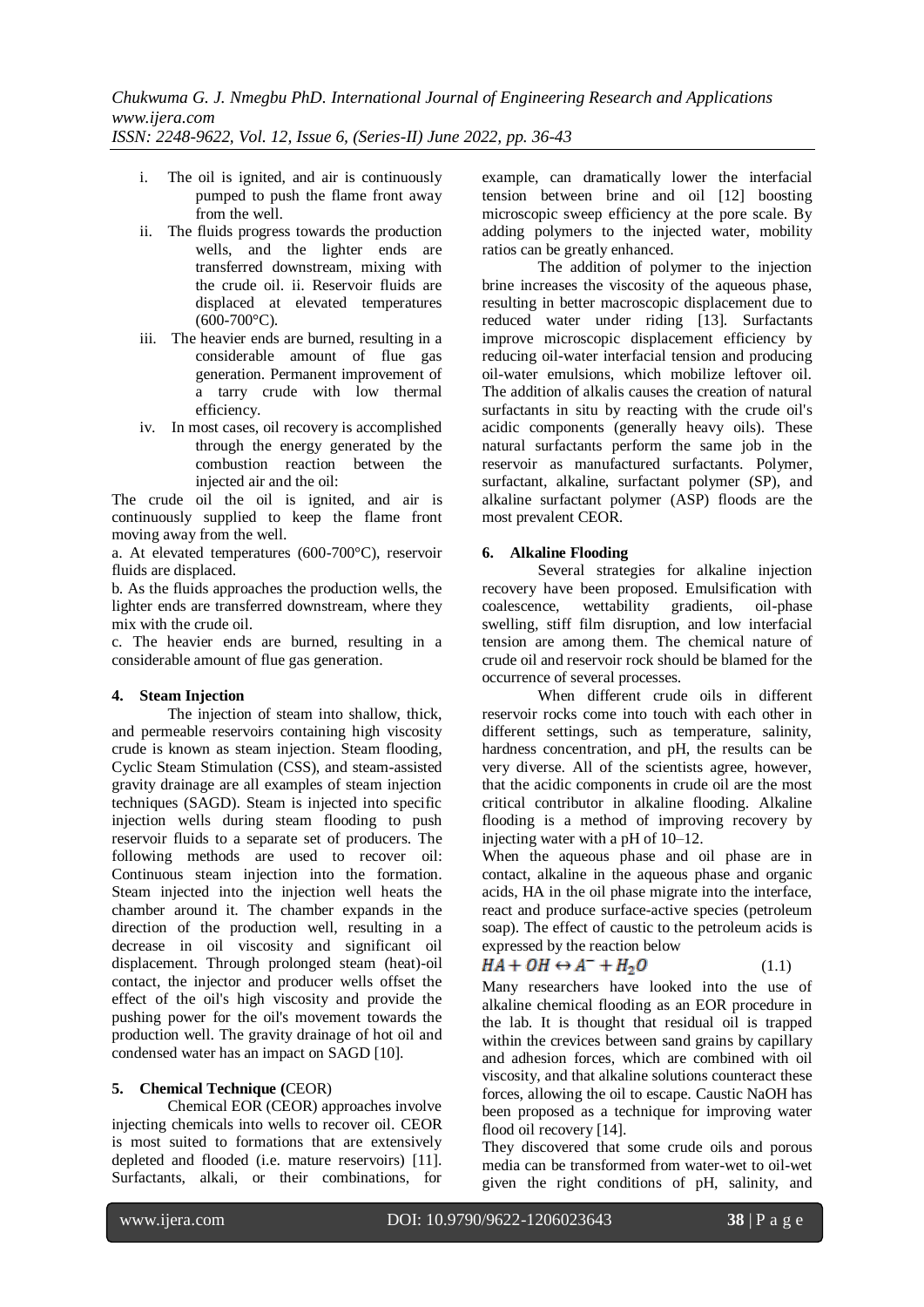temperature. It has been discovered that adding alkali to acceptable crude oil can greatly reduce the interfacial tension. Intermittent alkali flooding, according to [15] can greatly improve oil recovery in oil-wet carbonate reservoirs by lowering the interfacial tension between reservoir fluids and reversing wettability to a more favorable condition.

### **7. Surfactant Flooding**

Surfactants, or surface-active agents, have at least one hydrophilic and one hydrophobic group in the same molecule.

They can diminish interfacial tension between crude oil and brine by becoming adsorbed on the liquidliquid interface and altering the wetting properties of reservoir rock and fluid as a result of this property. The expense of surfactant is a major stumbling block to successful surfactant flooding EOR installation [16].

DIT behavior of crude oil and surfactant solution at various salinities and concentrations of 0.8 percent sodium carbonate, as reported by [16].

The surfactant is dissolved in water or oil to create a microemulsion, which produces an oil bank.

The development of an oil bank, as well as the subsequent maintenance of sweep efficiency and pressure gradient by the injection of polymer and chase water, considerably improves oil recovery.

#### **III**. **MEOR MECHANISMS**

Oil recovery can be improved through microbial actions through a variety of mechanisms, including surfactant production and bacterial presence, selective plugging by microorganisms and their metabolites, oil viscosity reduction through gas production or degradation of long-chain saturated hydrocarbons, and production of acids that improve absolute permeability by dissolving minerals in the rhizosphere [17].

As a result, microorganisms can create many of the same compounds that are employed in traditional EOR processes to mobilize oil trapped in reservoirs, and the only difference between EOR and some of the MEOR approaches is likely the way of introducing the substances into the reservoir.

#### **IV. MATERIALS AND METHODS**

The procedure used to carry out the microbial enhanced oil recovery in the department of Petroleum Engineering Laboratory, Rivers State University. The following analysis were done; determination of the petro-physical properties of the crude such as (viscosity, density, API gravity, specific gravity), before and after the application of bio surfactants in addition with Nanoparticle (Zincoxide) to the crude oil sample. Also include the procedure followed to culture the bacteria which is

the bio surfactants for the Microbial Enhanced Oil Recovery (MEOR) process. The property of the crude oil was determined before and after the application of bio surfactants (Bacillus) and nanoparticle (Zinc- oxide) to see how bio surfactants and nanoparticle affect the crude oil property to enhance production.

**1.** Bacteria (Bacillus subtilis spp) Preparation

The bacteria used for this experiment is prepared through the following means;

- i. **Reagents**: The reagents include normal saline for serial dilution process. Ethanol, hydrogen peroxide, Kovac reagent, crystal violet, phenol red, Tetramethylephenylendiaminedihychrochloride and biritt reagents. e.t.c
- ii. **Media used for the cultivation of bacillus species**: Nutrient Agar (NA) medium was used to cultivate bacillus on total heterotrophic bacteria (T.H.B) according to manufacturer's specification. The medium is a general-purpose media for Bacteria. Two (2) Nutrient broth (NB) for proliferation of bacteria (Bacillus Subtilis).

**Preparation of Bacillus species:** Serial dilution procedure as described by Obire. O and Wemedu S.A (1996), Ofunne (1999), and Csuro S (1999) was employed for the cultivation of known bacteria (Bacillus Subtilis). About 1 gram of soil sample was transferred into 9ml of sterile normal saline, separately to obtain a mixture dilution of  $10<sup>1</sup>$ . The mixture was then diluted through a ten-fold serial dilution process to a maximum of 10^-5. About 0.1ml of the selected dilution were inoculated separately onto the nutrient Agar plate (NA) in duplicate. The inoculated plates were incubated at 37°C for 24 hours. After incubation period the ensuring colonies suspected to be Bacillus were subculture onto a freshly prepared plates of nutrient Agar to obtain a pure culture. The plate was incubated again at 37°C for 24 hours. The incubated selected colonies of bacteria we're late subjected to microscopic examination and biochemical test that proof the real identity of Bacillus.

iii. species. The test includes catalase test, citrate test, starch hydrolysis, motility test, MRVP test, indole test and sugar fermentation test. The sugars are, glucose, manitol, lactose, xylose, maltose. The isolate was further identified based on microscopic morphology and reaction pattern to biochemical and sugar fermentation test.

**Proliferation of Bacillus Spp**: A code isolate confirmed to be Bacillus species we're retrieved from the slant and inoculated in 1 litre of nutrient broth. The inoculated broth was incubated at 37°C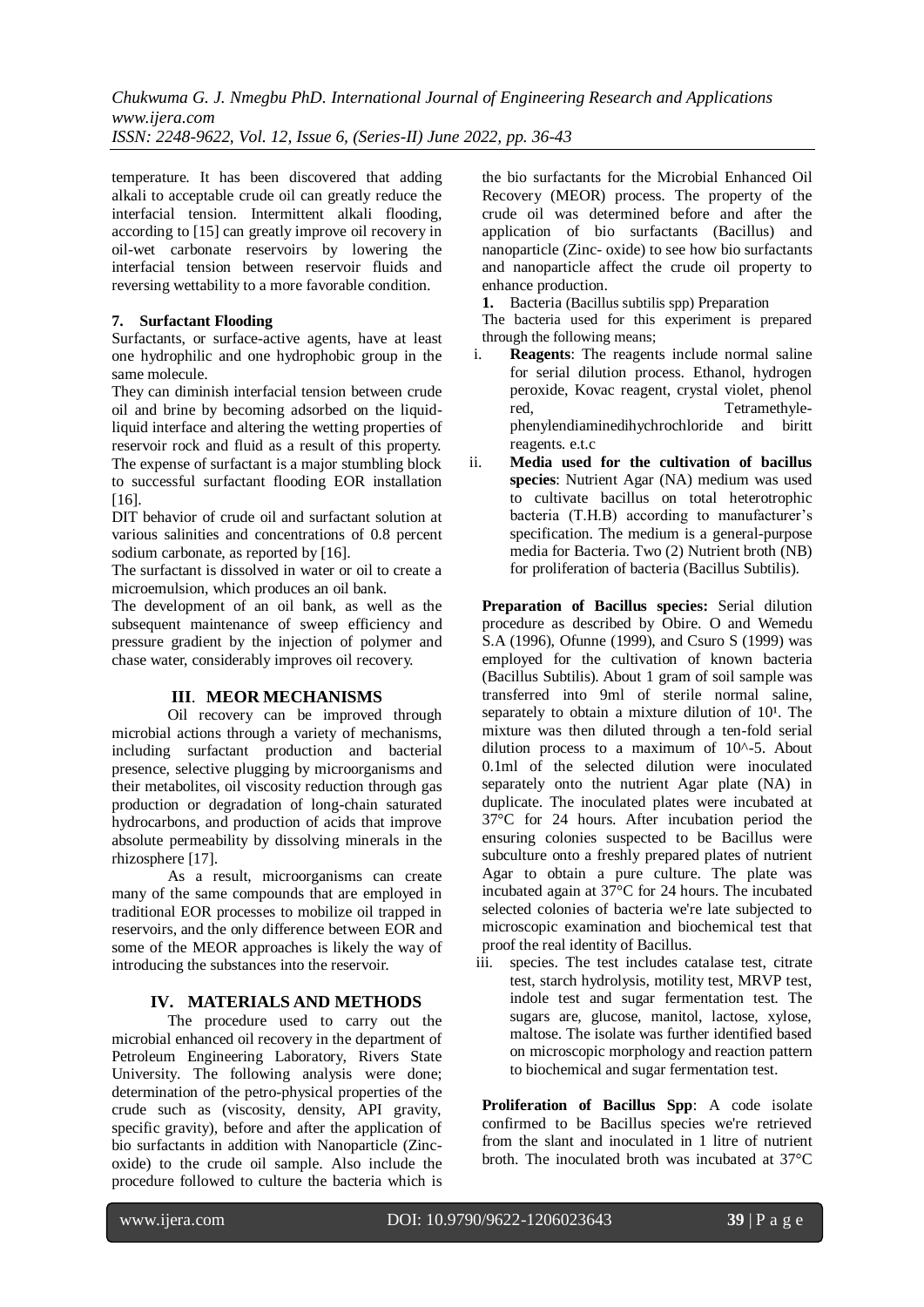for 24 hours within which the broth attained a high level of turbidity.

**Result:** Colonies of isolate suspected to be Bacillus species had circular shape, raised elevation, entire margin, big size, shiny appearance, moist texture and white colour. It is a Gram-Positive Rod (GPR) ferment glucose, manitol, maltose, xylose, glycerol and non-fermenter of lactose. It is catalase positive, oxidase positive, citrate positive, motile positive, methyl red positive, but salt tolerant negative, Urease negative, rogesproskan negative and indole negative.

#### **2. Density Determination**

Extensive laboratory research was carried out in order to estimate the oil's fundamental qualities.

#### **Procedures**

- i. Determine the weight of a dry pycnometer that is empty.
- ii. Fill the pycnometer halfway with oil and take a temperature reading.
- iii. When filled with oil, weigh it and make sure there are no bubbles inside the pycnometer.
- iv. Reheat the fluid-filled pycnometer to the new required temperature and repeat the procedure.
- v. To compute the density of the liquid, divide the volume of the pycnometer by the filled pycnometer minus the empty pycnometer.
- vi. Repeat steps 1-4 for crude oil alone, crude oil recovered with water, crude oil recovered with water and biosurfactants, and crude oil, water, biosurfactants, and nanoparticles.

Density 
$$
(g/cc) =
$$
 filled pycnometer – empty  
\n
$$
\frac{Pycnometer}{Volume of pycnometer}
$$
 (1.2)

#### **3. Viscosity Determination**

i. Clean the viscometer with a suitable solvent and dry it in a stream of clean, filtered or  $N_2$  gas.

ii. The instrument should be cleansed with chromic acid on a regular basis to remove any remnants of organic deposits.

iii. If there is a chance of lint, dust, or other solid material in the liquid sample, it can be filtered out using a sintered glass filter or fine mesh screen.

(Note that with crude oils, this may not be possible.) iv. Invert the viscometer, immerse tube "A" in

liquid, and apply suction to "I," causing the sample to rise to etched line "E."

Return the viscometer to its original position and clean tube "A."

v. Place the viscometer in a holder and in a bath of constant temperature.

6. In the bath, vertical alignment can be achieved by dangling a plumb bob in tube "I."

vi. Using suction, bring the sample into bulb "B" a

short way above mark "C."

vii. The efflux time is determined by letting the material to flow freely through mark "C" and timing the passage of the meniscus from "C" to "E."

viii. Repeat steps 7 and 8 to measure efflux time again.

ix. Multiplying the efflux time by the viscometer constant

yields the kinematic viscosity.

Kinematic viscosity  $(cSt)$  + density  $(g/cm3)$  Equals dynamic viscosity (cp).

$$
Viscosity = \left(At - \frac{p}{x}\right)\rho\tag{1.3}
$$

#### **4. Specific Gravity Determination**

The hydrometer works on the Archimedes principle, which states that a solid suspended in a fluid will be lifted up by a force equal to the displaced fluid's weight.

As a result, the lighter the liquid (i.e., the lower its specific gravity), the deeper the body dives, as more liquid is necessary to equal the body's weight.

A hydrometer is typically composed of glass, with a cylindrical stem and a bulb that is weighted with mercury or lead shot to keep it afloat.

The test liquid is poured into a tall container, usually a graduated cylinder.

The hydrometer is carefully lowered until it floats freely in the liquid.

The point at which the liquid's surface comes into contact with the hydrometer's stem is noted.

A scale is frequently positioned inside the stem of a hydrometer, allowing the specific gravity to be read directly.

Specific gravity = 
$$
\frac{D_{\text{CUSY}}}{D_{\text{eneliv}}}
$$
 of water

#### **5. Microbial Enhance Oil Recovery Process**

This is a laboratory set up for enhanced oil recovery; this set up can employ a variety of enhanced methods such as water, air, and nanoparticles, but in this case bio surfactants and nanoparticles are used to improve crude recovery.

The set up consists of a carbon dioxide cylinder  $(CO<sub>2</sub>)$ that acts as the reservoir pressure, this cylinder is connected to a 12liter metal tank that serves as the reservoir, a pipe runs from this tank to a tap handle (which serves as the well head valve), and a pressure gauge is used to measure the pressure.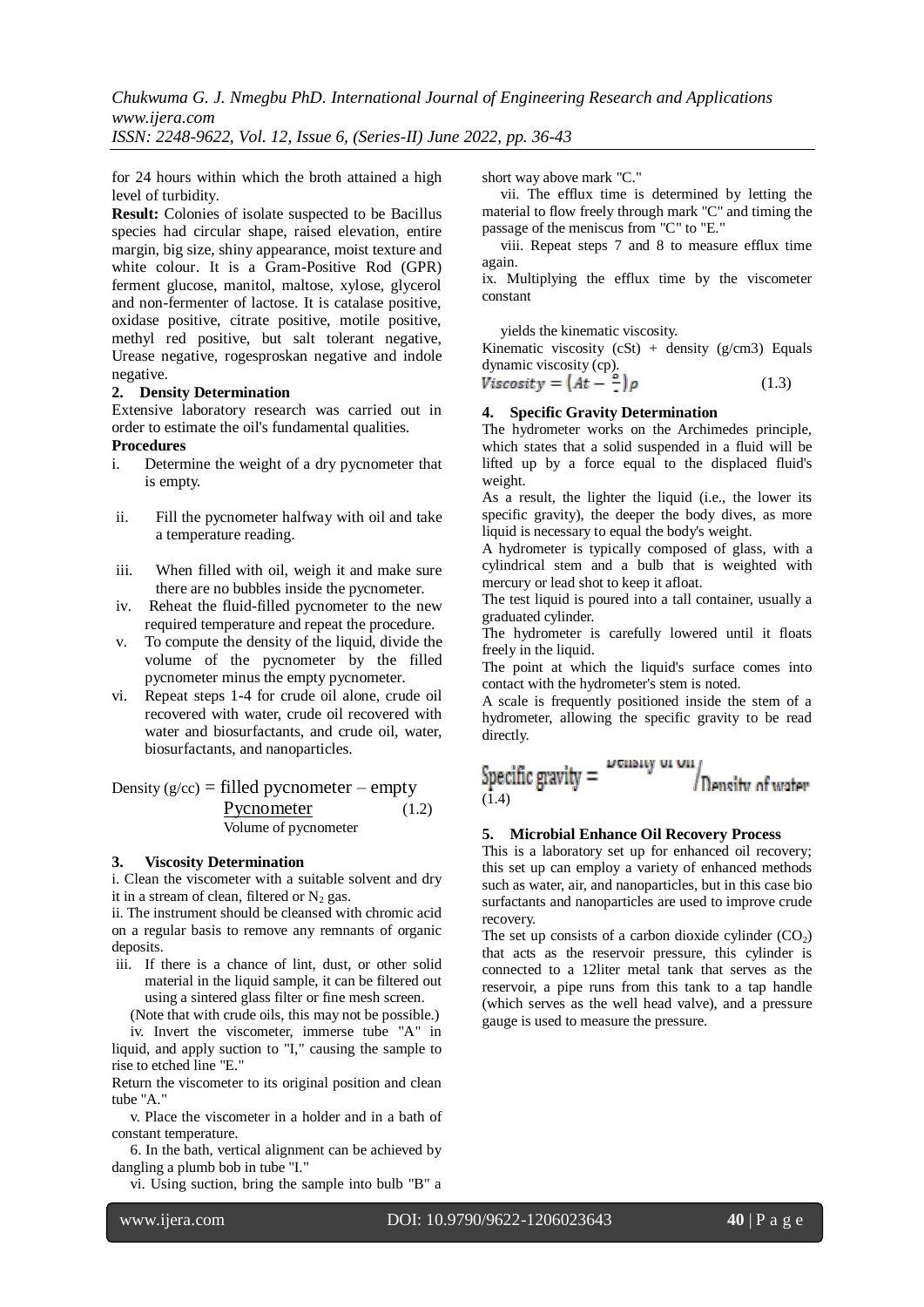

Figure. 2. Microbial Enhance Oil Recovery Setup.

**V. RESULT**



Figure. 3. Plot showing the variation of Density of the Constituents

Regardless of the individual element added to the primary combination  $(Oil + Water)$ , the density trend in the fig 3 reveals that the change in this characteristic was modest.

The density remained steady, hovering around 0.86 g/cc. A substance's relative density is a quality that remains constant under certain conditions. Given that water has a density of 1 g/cc, the examined crude oil combination has a relative density of 0.86, which is lower than water (relative density of water is 1). The crude oil mixture will float on water, indicating that it is a light oil.

### **2. Viscosity**





Fig 4, 5 and 6 the effects of zinc oxide (ZnO) nanoparticles on oil productivity during Microbial Enhanced Oil Recovery (MEOR) applications. The continued addition of a higher proportion of ZnO nanoparticles will result in a significant increase in the volume of oil recovered, fig 8. When comparing quantities of oil and total amount of reservoir fluids recovered, the same studies can be used to evaluate the performance of the applied zinc oxide nanoparticles.For example, out of 1.88 US gallon, 0.63 US gallon of oil was recovered for the penultimate constituent (Oil + biosurfactant + 20g of ZnO).When these values are compared to the initial volume of oil recovered for the primary mixture ( $Oil + Water$ ), which is 0.51 US gallon out of the 2.38 US gallon total volume of reservoir recovered, the efficacy of using zinc oxide nanoparticles to increase oil productivity during Microbial Enhanced Oil Recovery (MEOR) projects becomes clear. As a result, the overall results of this laboratory experiment demonstrate the ability of microorganisms to breakdown heavy crude oil and lower viscosity.

1. Density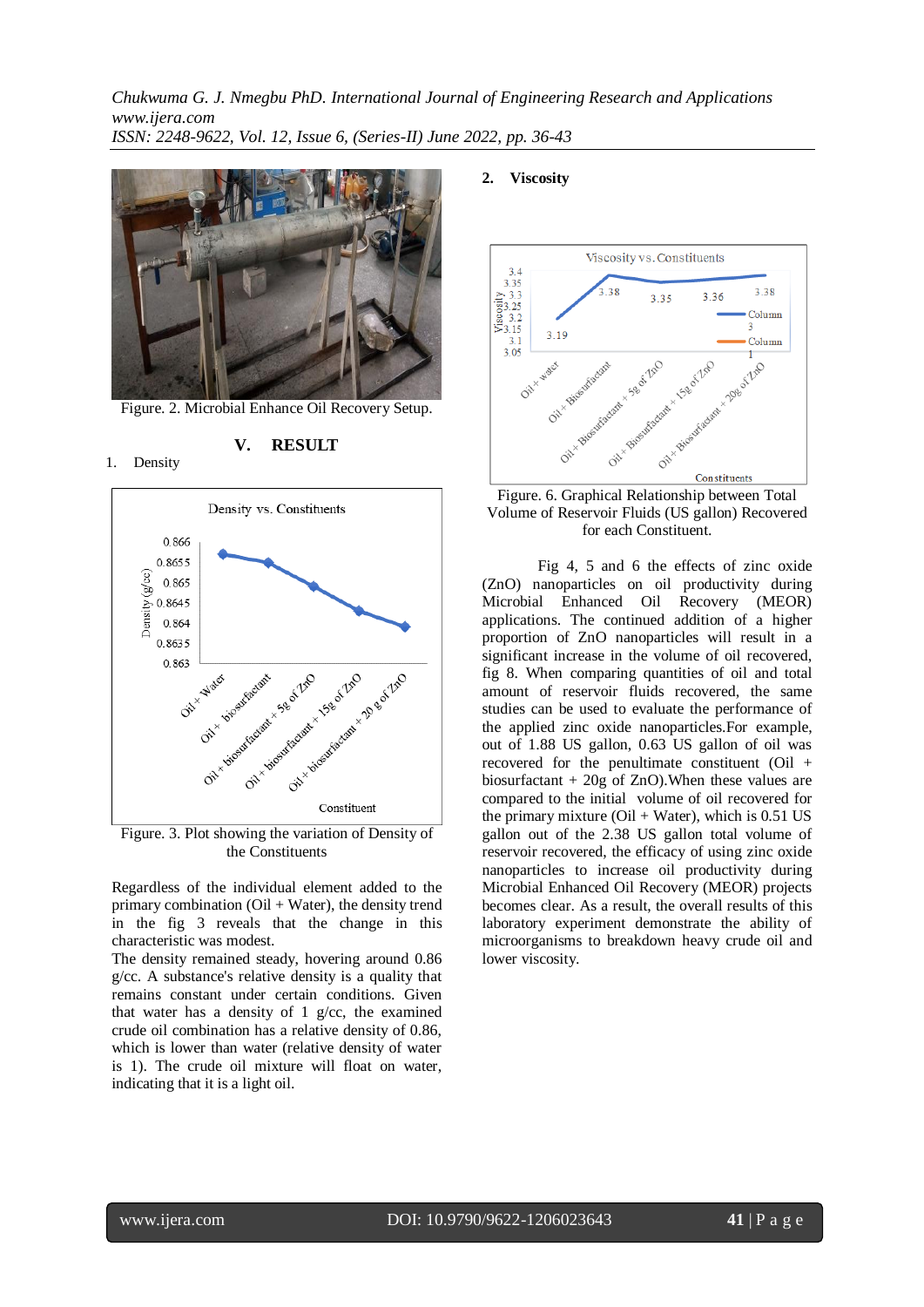*ISSN: 2248-9622, Vol. 12, Issue 6, (Series-II) June 2022, pp. 36-43*

#### **3. Flowrate**



Figure.7. Graphical Relationship Showing the Oil Producing Rates (USgal/min) Derived for each Constituent.

Increased oil producing rates were reached when a higher amount of zinc- oxide nanoparticles was added to the original mixture, as shown fig 7. As a result, the efficacy of using zinc oxide nanoparticles to boost oil production rates during Microbial Enhanced Oil Recovery (MEOR) projects is demonstrated. The efficacy of combining zinc oxide nanoparticles with biosurfactants in producing more oil in oil reservoirs at a very low cost is also seen in table 1.

| <b>Table 1: Microbial Enhanced Oil Recovery</b> |
|-------------------------------------------------|
| (MEOR) Experimental Results                     |

| Constitue   | Volume | Volume  | Total  | otal    |
|-------------|--------|---------|--------|---------|
| nts         | of Oil | of Oil  | Volume | Volume  |
|             | Recove | Recove  | οf     | of      |
|             | red(L) | red (US | Reserv | Reserv  |
|             |        | gal)    | oir    | oir     |
|             |        |         | Fluids | Fluids  |
|             |        |         | Recove | Recove  |
|             |        |         | red(L) | red (US |
|             |        |         |        | gal)    |
| $Oil +$     | 1.96   | 0.51    | 9.0    | 2.38    |
| Water       |        |         |        |         |
| $Oil +$     | 1.88   | 0.49    | 8.42   | 2.24    |
| biosurfac   |        |         |        |         |
| tant        |        |         |        |         |
| $Oil +$     | 1.37   | 0.36    | 7.9    | 2.09    |
| biosurfac   |        |         |        |         |
| $tant + 5g$ |        |         |        |         |
| of ZnO      |        |         |        |         |
| $Oil +$     | 2.14   | 0.57    | 7.6    | 2.01    |
| biosurfac   |        |         |        |         |
| $tant +$    |        |         |        |         |
| $15g$ of    |        |         |        |         |
| ZnO         |        |         |        |         |
| $Oil +$     | 2.38   | 0.63    | 7.1    | 1.88    |
|             |        |         |        |         |

|  | n              |
|--|----------------|
|  | $\overline{(}$ |

biosurfac  $\tan t +$ 20g of ZnO

# **VI. CONCLUSION**

This study examines the effects of nanoparticles on the productivity of an oilfield (Apara) during the application of Microbial Enhanced Oil Recovery (MEOR). It elucidates how the use of nanotechnology to a specific oil field aids in hydrocarbon recovery, with the Microbial Enhanced Oil Recovery (MEOR) technique as the key focus. The Apara oil field experiment was successful in providing insight into the requirement for incorporating nanoparticles to improve productivity performance during Microbial Enhanced Oil Recovery (MEOR) applications.

The zinc oxide (ZnO) nanoparticle type is used in the study framework for the analysis. The, zinc oxide (ZnO), demonstrated its importance in enhancing the production of the oil field. After the injection of zinc oxide (ZnO) nanoparticles, very major changes in fluid characteristics were found. This serves as a baseline for the effective application of other nanoparticles in boosting oil field productivity. It was also discovered that the biosurfactant and zinc oxide (ZnO) nanoparticles work together to achieve this goal. According to most studies, when the concentration of nanoparticle-surfactant increases, interfacial tension drops.

As a result, the traditional method of mixing these particles for this purpose is strongly recommended. In the other hand, Microbial Enhanced Oil Recovery (MEOR) is a promising and environmentally benign recovery method. It is a sustainable recovery method due to its small environmental footprint.

# **VII. CONTRIBUTION TO KNOWLEDGE**

This research presents a framework or model for enhancing oil field productivity and recovery, emphasizing the advantages of nanoparticles in this regard. Although the focus of this research is on a Microbial Enhanced Oil Recovery (MEOR) initiative, similar knowledge of nanoparticle effects on other recovery processes is encouraged.

#### **REFERENCES**

- [1] Bubela, (2016). Factors affecting biosurfactant production by oil degrading Aeromonas spp. isolated from a tropical environment. Chemosphere 61, 985–992
- [2] Sarkar, A. K., Sharman, M. M. and Georgiou,